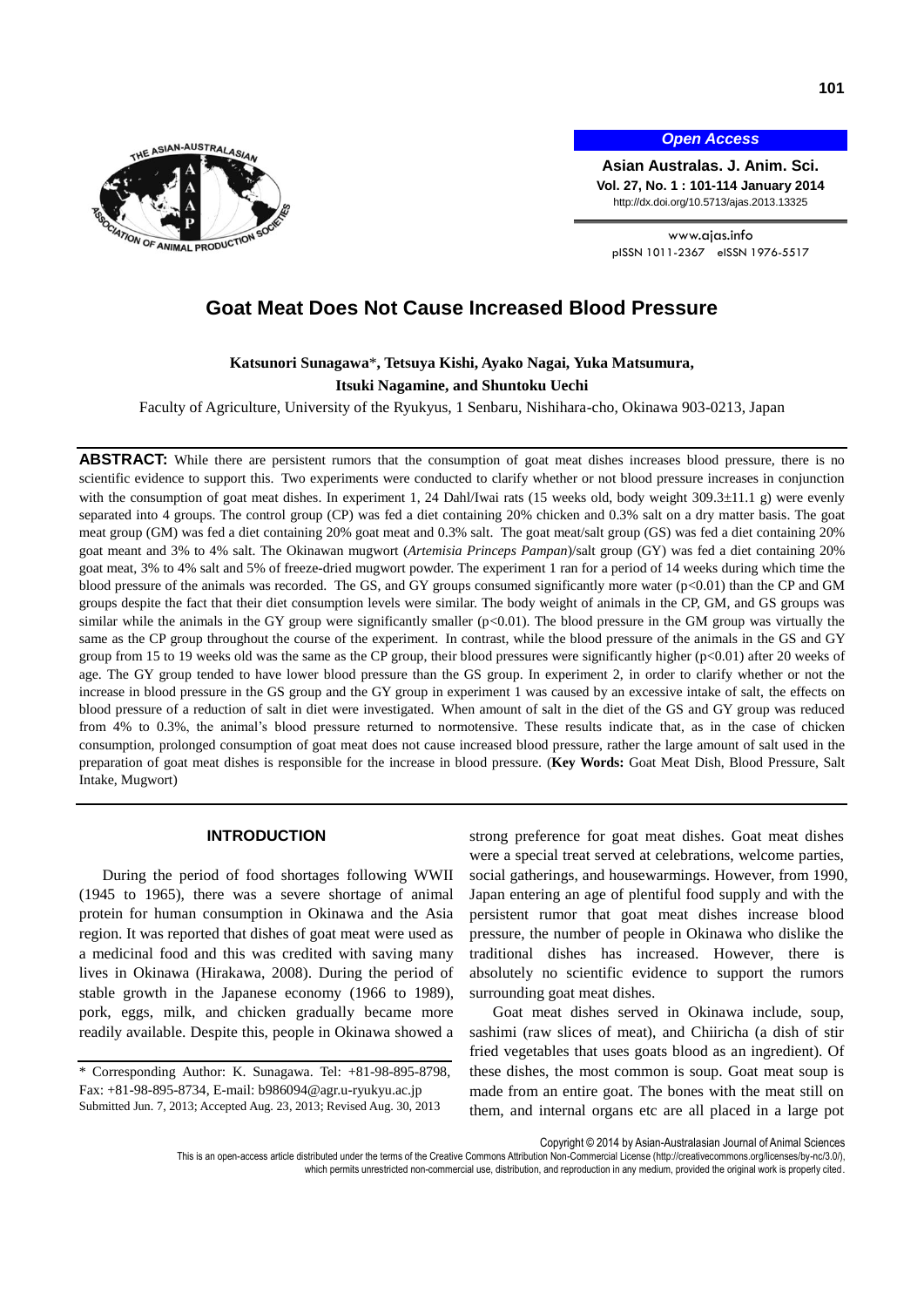and stewed for 3 to 4 h to create a fragrant and tasty soup. The soup is seasoned with salt (approx. 2.5%) on the main island of Okinawa while in some of the outlying islands miso paste (ferment soy bean paste) is added for flavor. It has been reported that Okinawan mugwort (*Artemisia Princeps Pampan*) contains bioactive functional components including sitosterol, cineol and rutin. Furthermore, it was reported to suppress arteriosclerosis and the creation of lipid peroxide, and has antipyretic, antianalgesic, and anti-inflamatory effects (Chen et al., 1994; Sugimoto et al., 1998). Mugwort has traditionally been used in goat meat soup as a medicinal ingredient and flavor enhancer.

Goats are herbivores well known for their ability to survive on a variety of grasses and leaves. As with other meats, goat meat is mainly constituted from protein and fat. Protein in goat meat is well balanced with essential and non-essential amino acids. It also contains high levels of taurine, carnitine, and inosine that are important for human health (Nagamine et al., 2013). The fat in goats contains approximately 50% saturated fatty acids and 50% unsaturated fatty acids with high levels of oleic acid (C18:1) (Nagamine et al., 2013). It is therefore thought that the high blood pressure observed in people who consume goat meat dishes is attributable to the condiments used to flavor the dishes rather than the meat itself.

The energy produced by the heart stroke applies lateral pressure to the blood vessel walls and facilitates movement of the blood. The energy not used in facilitating movement of the blood is dissipated as frictional heat. Blood pressure is dictated by the minute cardiac stroke volume and peripheral vascular vessel resistance. Hypertension is classified into two groups, essential hypertension, and secondary hypertensions that are brought about in response to a causative disease. While the cause of essential hypertension is unclear, more than 90% of high blood pressure sufferers show evidence of inherited genetic factors from parental hypertensive diathesis combined with environmental factors stemming from excessive salt consumption and stress. Cause of secondary hypertension is clearly defined and stems from conditions including renal hypertension, endocrine hypertension, cardiovascular hypertension, and neurogenic hypertension (Kaplan and Victor, 2010).

Two experiments were conducted as part of this research to clarify whether or not the consumption of goat meat dishes is in fact a contributing factor in hypertension. In experiment 1, the effects on blood pressure in rats of salt and medicinal flavoring (mugwort leaves) used in goat meat dishes were investigated. In experiment 2, the effects on blood pressure of a reduction of salt in diet were investigated.

#### **MATERIALS AND METHODS**

### **Experiment 1: The effect of goat meat consumption on blood pressure of rats**

*Animals*: In the experiment, 24 Dahl/Iwai rats (4 week old males weighing  $98.7 \pm 1.4$  g) were bought from Japan SLC, Inc, Shizuoka. The animals were housed in individual metal cages (37 cm  $[L] \times 25$  cm  $[W] \times 20$  cm  $[H]$ ) in a room with a temperature of  $23.7\pm0.7$ °C, relative humidity of  $77.3\pm5.4\%$ , and were exposed to 12 h light/dark cycles (light cycle 6:00 to 18:00). A ten week acclimatization period in this environment was allowed prior to the start of the experiment under the same conditions. During the acclimatization period, the animals were fed a normal rat diet of 10 to 13 g of pellets (CE-2, CLEA Japan, Inc. Tokyo) and were given free access to water. During this period, each animal was subjected to 5 min of handling each morning to familiarize them with being held. To allow the animals to become used to blood pressure measurement procedures, practice measurements were carried out twice a week. Dhal/Iwai rats are laboratory animals bred with reduced renal filtration function in order to make them suitable subjects for research on human hypertension.

*Experimental design*: On the main island of Okinawa, goat meat soup is flavored with salt and mugwort. In experiment 1, in order to clarify whether or not the consumption of goat meat alone was responsible for blood pressure increases, rats were fed on a diet of goat meat and their blood pressures were compared to a control group that was fed on chicken. Secondly, to clarify the blood pressure effects of the salt and mugwort used in flavoring goat meat soup, the blood pressre of rats fed on a diet of goat meat containing 3% to 4% sodium chloride, and goat meat containing 3% to 4% sodium chloride and 5% mugwort was compared to the blood pressure of rats fed on a diet of goat meat contained 0.3% sodium chloride.

Four groups of 6 rats (total 24 rats, 15 weeks old, body weight  $309.3\pm11.1$  g), all sufficiently used to handling and blood pressure measurement processes, were used (control group, goat meat group, goat meat/salt group, mugwort/salt group) in order to investigate the effects of goat meat consumption on blood pressure over a 14 week period. The groups were each fed specific diets (control group (CP) formulated feed containing 20% chicken, 0.3% sodium chloride; goat meat group (GM), formulated feed containing 20% goat meat, 0.3% sodium chloride; goat meat/salt group (GS), formulated feed containing 20% goat meat, 3.0% sodium chloride; mugwort/salt group (GY), formulated feed containing 20% goat meat, 3.0% sodium chloride, and 5% freeze dried mugwort powder (Tables 2 and 3). Each animal was observed to consume all of the feed supplied to it within the day of receiving it. All the groups were given the same amount of feed. Feed intake was measured at 9 am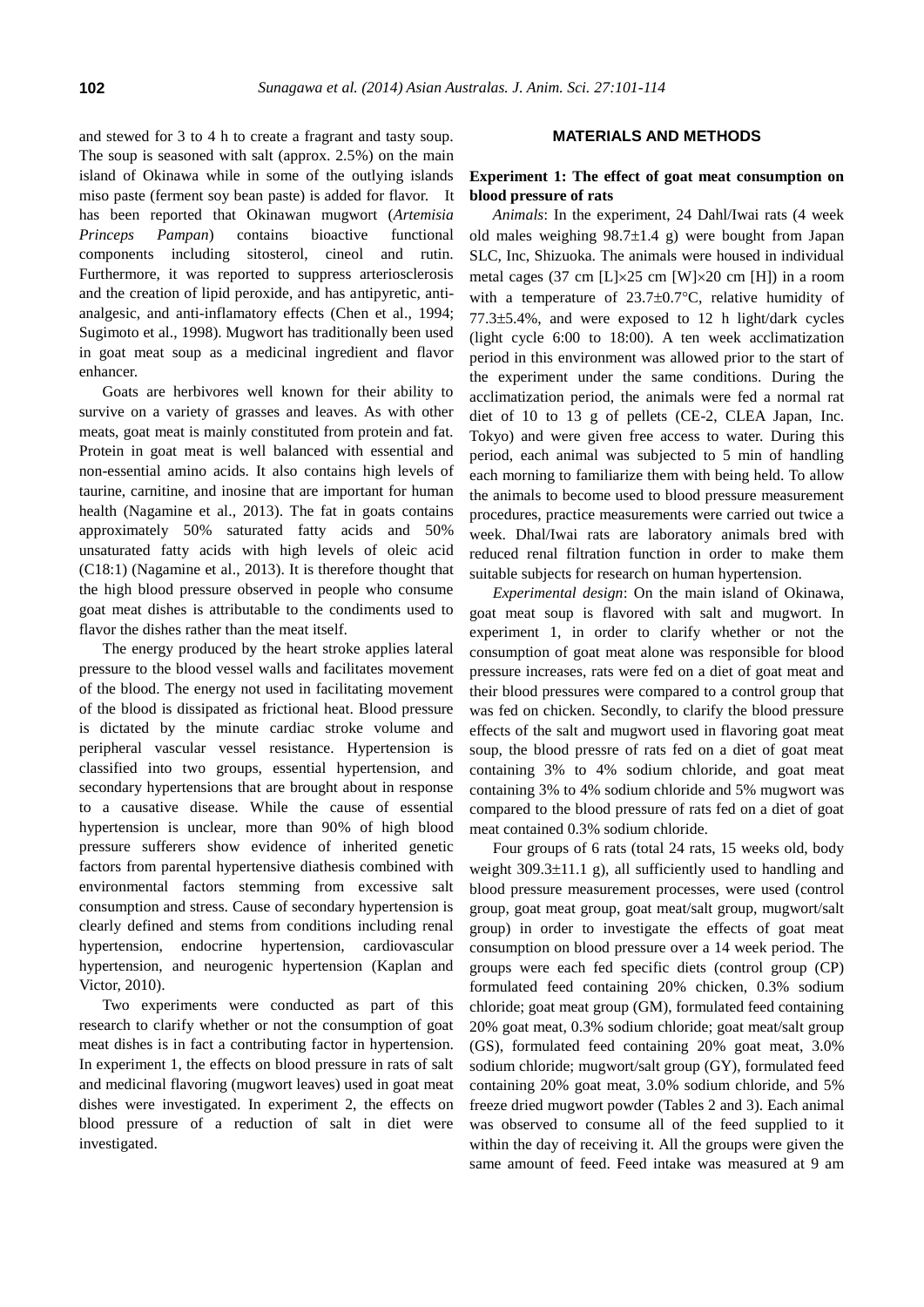each day. Water intake was measured 3 times a week at 9 am. Blood pressure, heart rate, and body weight were measured once a week. Body weight was measured in the morning at 9 am while blood pressure and heart rate were measured between 13:00 to 15:00. Feed and water intake values were obtained by subtracting remaining feed and water from the amount first supplied. Body weight was measured by placing the rat into a cardboard cylinder to prevent movement. The cylinder was then weighed using a platform scale (BJ1500, Zaryutoryus.Japan Inc. Tokyo). Blood pressure and heart rate were measured using the Tailcuff method which utilizes a plethysmographic sphyigmomanometer (BP-98A, Softron, Tokyo) and allows for measurements to be carried out without the need for anesthetic. The rats were placed in a warmer (UR-1000, Ueda-seisakusho, Tokyo) one at a time and kept there for approximately 10 min at  $37^{\circ}$ C. The rats were then transferred to a metallic conical holder. A cuff probe was then attached to the tail of the animal and systolic blood pressure, diastolic blood pressure, and heart rate were measured. Two sizes of cuff probes were used (RCP-2, RCP-3, Softron, Tokyo) as the animals grew and matured. Blood pressure and heart rate for each animal was measured 3 times and the value recorded was the average of the three measurements. In order to measure the blood pressure of the rats during a state of rest, a cardboard cover was made to shut out the light and induce a resting state.

#### *Production of experimental diets*:

*i) Chemical analysis of chicken and goat meat*: Chicken (broiler breast from 42 day old chickens – Chuo Shokuhin Kako, Okinawa) and goat meat (4 year old male goats – University of the Ryukyus, Faculty of Agriculture) were minced to use as feed ingredients for the experiment. Following this process, the crude protein, crude fat and crude ash of the meats was measured (Table 1).

*ii) Formulation of experimental diets*: The feed was formulated based on AIN-93 purified diets for laboratory rodent (Reeves et al., 1993; American Institute of Nutrition). Due to the mixing process, when compared to goat meat, the total crude fat in chicken was lower in the feed for the CP group (chicken 9.32, goat meat 31.20 g/100 g DM). To correct this, lard was added to the feed for the CP group in order to make the fat content in the feed for all groups approximately the same. Due to the mixing process, when compared to chicken meat, the total crude protein in goat

| Table 1. Chemical composition of chicken and goat meat |  |  |  |
|--------------------------------------------------------|--|--|--|
|--------------------------------------------------------|--|--|--|

| Chemical composition (%) | Chicken | Goat meat |
|--------------------------|---------|-----------|
| Dry matter               | 24.6    | 32.4      |
| Crude protein            | 86.4    | 64.3      |
| Ether extract            | 9.3     | 31.2      |
| Ash                      | 4.0     | 3.1       |

Crude protein, ether extract and ash are indicated by % per DM.

meat was lower in the feed formulated for the three goat meat groups (chicken 86.43, goat meat 64.30 g/100 g DM). To correct this, casein was added to the feed for these three groups in order to make the protein content in the feed for all groups approximately the same. The salt content in the CP group and GM group was virtually the same as compound feeds (CE-2, CLEA Japan, Tokyo). In contrast, salt was added to the feed for the GS and GY groups in order to make the salt content the same as the goat meat soup eaten in Okinawa. The GY group was created because mugwort is added to goat meat soup as a medicinal seasoning. Freeze dried mugwort powder was added to the feed for the GY group (5%) resulting in a higher total crude fiber content in the group's feed. Cellulose powder was added to the feed of the other groups in order to make the crude fiber content of the feeds for all groups virtually the same. All other ingredients in the feeds for all the groups were the same.

*iii) Production of experimental diets*: Firstly, cornstarch, casein, dextrinized cornstarch, sucrose, mineral mix, and vitamin mix (Oriental koubo kogyou, Tokyo) were measured out and mixed together in a mixer (PMT-18, Mazelar, Nigata). Secondly, minced chicken was added to a pot with distilled water (500 mL per kg of feed) and salt and brought to the boil. Lard, antioxidant, vitamin E (0.15 g per kg of feed) was then dissolved into the feed. The mixture was then allowed to cool. Thirdly, the chicken meat mixture was added to the earlier prepared ingredients and blended to form a paste. For the feed given to the GM group, the minced chicken was substituted with goat meat (4 year old Japanese Saanen and Nubian crossbreed). An additional 3% of salt was added to the goat meat feed used for the GS group. Freeze dried mugwort powder with added essential oil (twice the volume of the mugwort powder) and 3% salt was added to the feed of the GY group. The feed paste was then formed into pellets using an extruder (TA-02 Takashima Shoten, Kanagawa). Following this process, the pellets were placed in a circulation drier (PH-201, Espec, Osaka) at a temperature of  $70^{\circ}$ C for 48 h (Tables 1 and 2). The mugwort powder was prepared using the following method. The leaves of Okinawan mugwort grown outdoors at the University of the Ryukyus Faculty of Agriculture, were crushed using a crushing machine (MKCAIO-20JF, Zouko, Saitama). The crushed leaves were then placed in a vacuum freeze drier (TF10-50ATM, Takara-seisakusho, Tokyo) for approximately 72 h. During the drying process, the essential oils, thought to be functional components of the mugwort, were collected. The day before formulation the freeze dried mugwort was finely powdered using a mixer with a mill (BM-FT08, Zojirushi Corporation, Tokyo).

#### *Chemical analysis of feeds and meats*:

*i) Chemical analysis of diets*: The chemical composition analysis of the feed for each group is shown in Table 3. The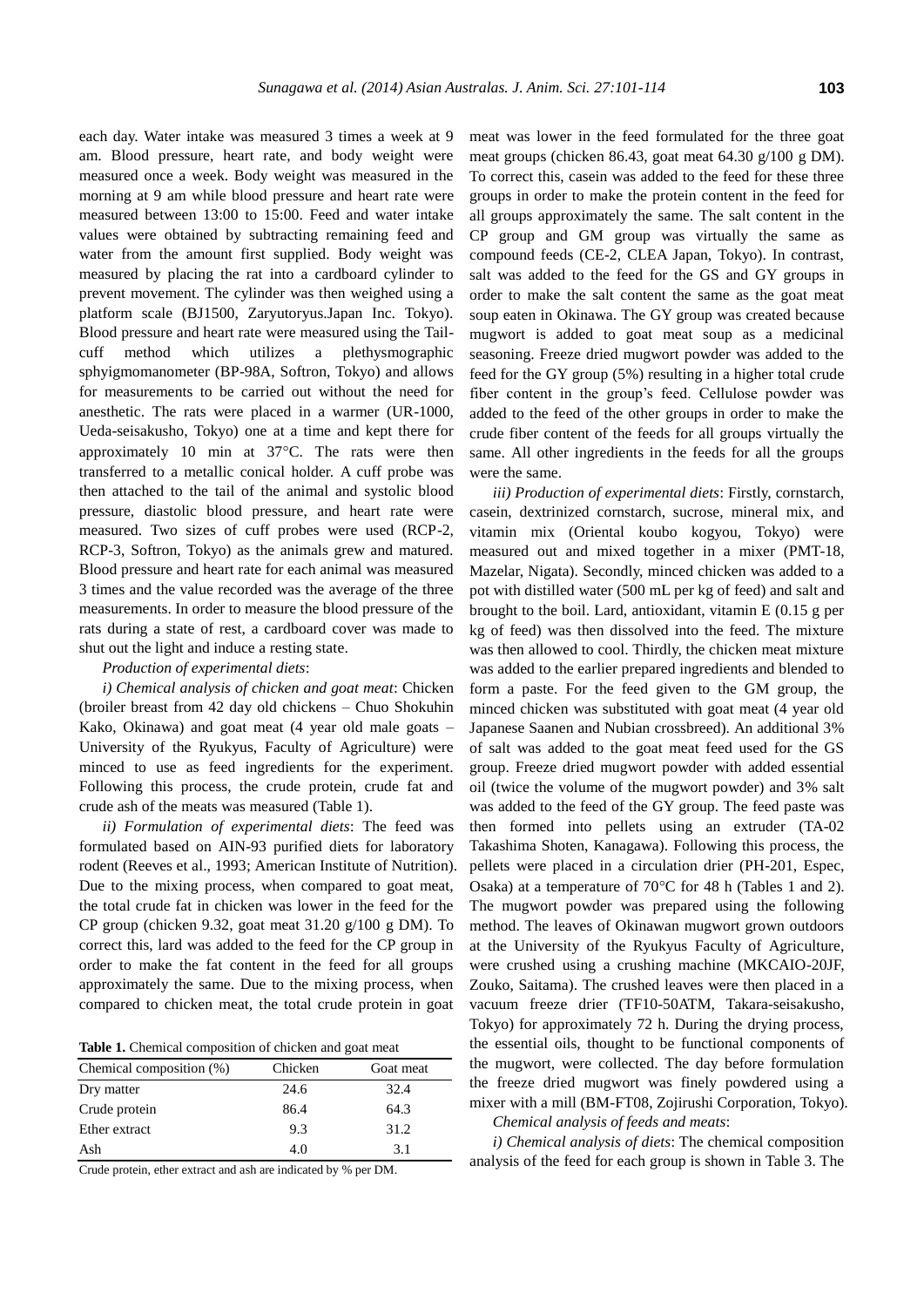**Table 2.** Ingredient composition of experimental diets fed to animals in control (CP), goat meat (GM), goat meat with salt (GS), and goat meat with salt and mugwort (GY) groups in experiment 1

| Ingredients<br>$(g/100 g DM$ diet)             | CP    | GМ    | GS    | GY    |
|------------------------------------------------|-------|-------|-------|-------|
| Cornstarch                                     | 41.7  | 41.6  | 38.9  | 37.9  |
| Chicken                                        | 20.0  | 0.0   | 0.0   | 0.0   |
| Goat meat                                      | 0.0   | 20.0  | 20.0  | 20.0  |
| Casein                                         | 0.7   | 5.1   | 5.1   | 2.0   |
| Dextrin                                        | 13.2  | 13.2  | 13.2  | 13.2  |
| Sucrose                                        | 10.0  | 10.0  | 10.0  | 10.0  |
| Lard                                           | 4.4   | 0.0   | 0.0   | 0.0   |
| Fiber                                          | 5.0   | 5.0   | 5.0   | 4.1   |
| Mugwort                                        | 0.0   | 0.0   | 0.0   | 5.0   |
| Mineral mix <sup>a</sup>                       | 3.5   | 3.5   | 3.5   | 3.5   |
| Vitamin mix <sup>b</sup><br>(choline chloride) | 1.3   | 1.3   | 1.3   | 1.3   |
| Sodium chloride                                | 0.3   | 0.3   | 3.0   | 3.0   |
| Total                                          | 100.0 | 100.0 | 100.0 | 100.0 |

<sup>a</sup> Mineral mix (mg/kg) contained Ca 5,000.0; Pi 1,561.0; K 3,600.0; S 300.0; Na 1,019.0; Cl 1,571.0; Mg 507.0; Fe 35.0; Zn 30.0; Mn 10.0; Cu 6.0; I 0.2; Mo 0.15; Se 0.15.

<sup>b</sup> Vitamin mix (IU/kg) contained Nicotinic acid 30; Pantothenate 15; Pyridoxine 6; Thiamin 5; Riboflavin 6; Folic acid 2; Vitamin K 750; D-Biotin 200; Vitamin B<sub>12</sub> 25; Vitamin A 4,000; Vitamin D<sub>3</sub> 1,000; Vitamin E 75.

pellet feed was roughly crushed with a mixer/mill and then using a Wiley mill (1029-A, Yoshida-seisakusho, Tokyo) the crushed pellets were ground so as to pass through a 1 mm screen. The chemical composition of the feed was quantified using methods specified in AOAC (1990).

*ii) Chemical analysis of meats*: The chemical composition of meat is shown in Table 1. The chemical composition analysis (water content, crude protein, crude fat, and crude ash) on meat was conducted after thawing. Water content and crude fat analysis was carried out using the same method as other feed component analysis.

## **Experiment 2: The effects on blood pressure of a reduction of salt in diet**

*Experimental design*: Experiment 2 was conducted as soon as experiment 1 was concluded. In experiment 2, in order to clarify whether the increased blood pressure in the GS group and the GY group rats from experiment 1 was caused by excessive salt intake, the salt content in the feed of the GS group and the GY group was reduced.

The 24 Dahl/Iwai rats (29 months old, body weight  $419.3\pm19.6$  g, male) used in experiment 1 were divided into 4 groups, the CP, GM, GS, and GY groups. In experiment 2, the salt content in the feed of the GS group and the GY group was reduced from 4% to 0.3% (Table 11). The experiment was conducted 4 weeks after the conclusion of experiment 1. During the 4 weeks between experiments,

**Table 3.** Chemical composition of experimental diets fed to animals in control (CP), goat meat (GM), goat meat with salt (GS), and goat meat with salt and mugwort (GY) groups in experiment 1

| Chemical composition<br>% of DM    | СP    | <b>GM</b> | GS    | GY    |
|------------------------------------|-------|-----------|-------|-------|
| Dry matter                         | 91.0  | 91.7      | 90.7  | 90.1  |
| Crude protein                      | 17.8  | 15.5      | 16.6  | 15.4  |
| Ether extract                      | 4.9   | 6.0       | 5.9   | 6.1   |
| Crude fiber                        | 3.5   | 3.5       | 3.8   | 4.3   |
| Ash                                | 3.6   | 3.4       | 6.4   | 7.0   |
| Nnitrogen free extract             | 70.2  | 71.6      | 67.5  | 67.2  |
| Na (mg/100 g DM)                   | 0.38  | 0.43      | 1.97  | 2.31  |
| $K$ (mg/100 g DM)                  | 0.90  | 0.73      | 1.07  | 1.20  |
| GE (kcal/100 g $DM$ ) <sup>a</sup> | 468.7 | 467.3     | 457.8 | 454.3 |
|                                    |       |           |       |       |

 $a$  GE = Gross energy.

water intake, feed intake, body weight, heart rate, and blood pressure were measured the same as in experiment 1. Following the completion of the experiment 2, all the animals (33 months old) were subjected to an intraperitoneal injection of pentobarbital sodium saline solution and were put down under general anesthesia.

Once the animals were put under anesthesia, blood was sampled from the hepatic portal vein. Then, blood parameters related to hepatic and renal functions were measured, and the wet weight of the animal's organs was recorded.

*Necropsy, blood sampling, and internal organ weight measurements*: Following a 15 h fasting period, an intraperitoneal injection of pentobarbital sodium saline solution (5 mg/mL of pentobarbital sodium diluted in saline) was administered (4 mg/0.8 mL/bodyweight 100 g) and the animals were placed under general anesthesia. After 10 min, the animals were fixed to a plate and given a supplemental ether anesthesia while their abdomen was opened using a pair of scissors. After the ventral organs were pushed aside using cotton to expose the veins, the hepatic portal vein was identified and approximately 5 to 8 mL of blood was collected. The blood sample was collected with a heparinized syringe and placed on ice in a test tube for storage.

After the blood samples were collected, the chest cavity was opened using scissors and the heart was enucleated. The bilateral kidneys, bilateral adrenal glands, liver, spleen, and bilateral testes were also removed. The brain was also removed. Following removal, the organs were weighed and then placed in a 10% formalin-saline solution for storage.

All experimental procedures were approved by the Animal Experimental Ethics Committee of the University of the Ryukyus and were in compliance with the Japanese code of practice for the care and use of animals for scientific purposes.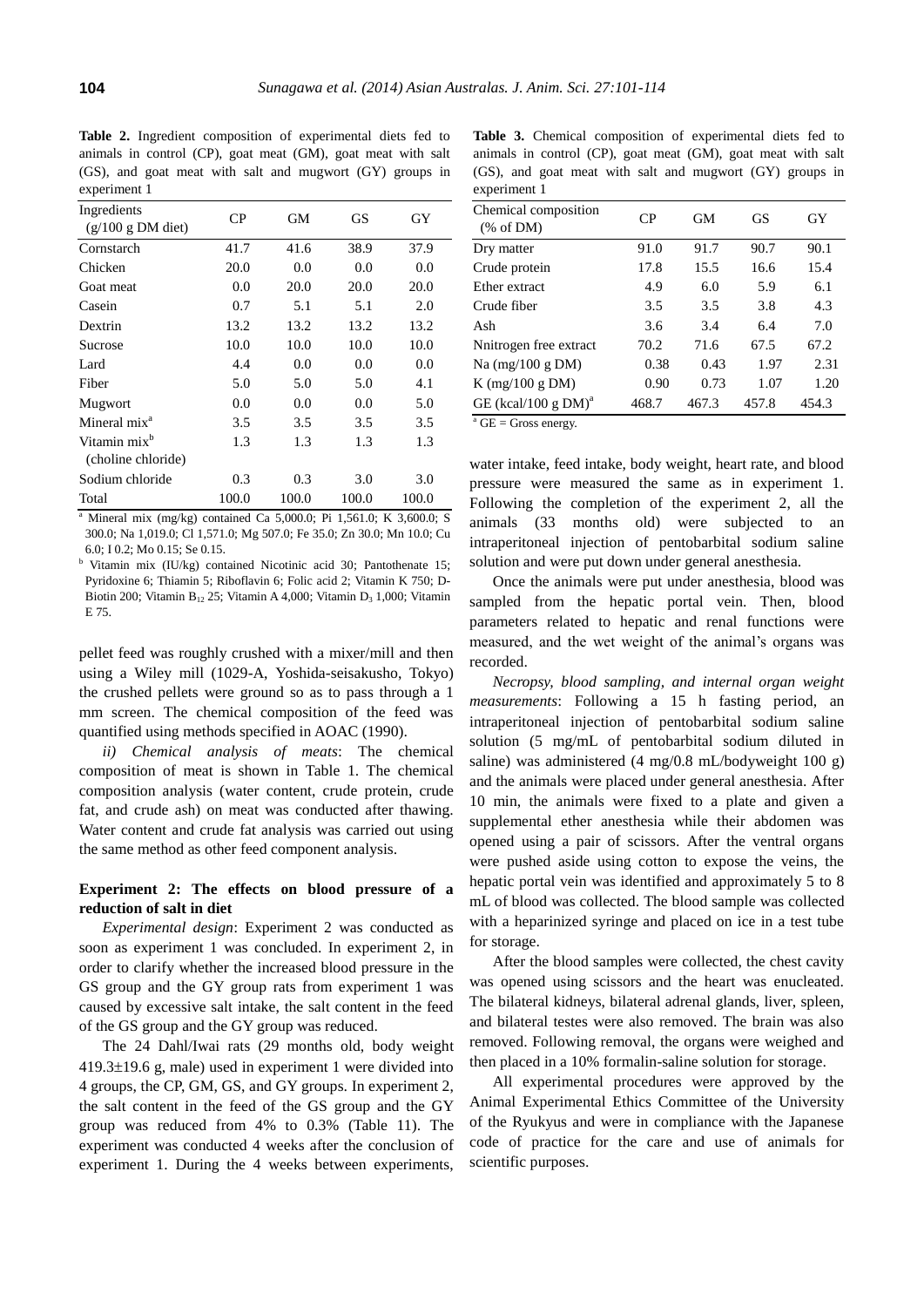*Chemical composition of diets*: The chemical composition of the feed was carried out using the same methods as in experiment 1 (Table 6).

#### **Biochemical analysis of blood samples**

Erythrocyte numbers in the blood, diluted in a Hayem's reagent solution, were counted under a microscope using a Thoma hemocytometer (kayagaki-seisakusho, Tokyo). Leucocyte numbers in the blood, diluted in a Türk's reagent solution, were counted under a microscope using a Thoma hemocytometer (kayagaki-seisakusho, Tokyo). Blood samples were placed in capillary tubes and centrifuged using a hematocrit centrifuge (HC-12A, Tomy Seiko, Tokyo; 5 min,  $12,851\times g$ ) to determine hematocrit using a hematocrit reader (Tomy Seiko, Tokyo). Plasma total protein concentration and osmolality were measured using a refractometer (Atago, Tokyo) and an osmometer (OM-6010, Kyoto Daiichi Kagaku, Kyoto), respectively. The plasma concentrations of total hemoglobin, albumin, creatinine, urea-N, total bilirubin, glucose, glutamate-oxaloacetate transaminase (GOT), glutamate-pyruvate transaminase (GPT),  $Ca^{2+}$ , inorganic phosphorus, Mg, were measured using a Spotchem EZ (SP-4430, Arkray, Kyoto). The plasma concentrations of Na, K and Cl were measured using a Spotchem EL (SE-1520, Arkray, Kyoto). Total cholesterol, triglycerides, free fatty acids, phospholipids, HDL cholesterol, and LDL cholesterol concentrations in the plasma were measured based on the spectrocolorimetric method using a measurement kit (Wakou junyaku kogyou, Osaka). Plasma LDL cholesterol concentration was calculated by subtracting HDL cholesterol and 1/5 plasma triglycerides from total cholesterol.

# **Statistical analysis**

Measured values are shown for each week as a mean value of the 6 animals in the group. A one-way analysis of variance and a subsequent Duncan's multiple range test were used to compare the daily feed intake, water intake, body weight, blood pressure, blood parameters and organ's wet weight between control (PC) and treatments (GM, GS, GY). For statistical analysis, GLM procedure (SAS, 1990) was used.

All data were analyzed using the following model:

$$
Y_{ij} = \mu + T_i + \epsilon_{ij}
$$

Where  $Y_{ij}$  = the measured variable;  $\mu$  = the overall mean;  $T_i$  = the effect of the i<sup>th</sup> treatment;  $\varepsilon_{ij}$  = the random error effect.

#### **RESULTS**

**Experiment 1: The effect of goat meat consumption on** 

## **blood pressure of rats**

*Chemical composition of chicken, goat meat and experimental diets*: While goat meat was higher in dry matter and crude fat than chicken, it was lower in crude protein (Table 1). The crude protein content of the feed used was similar to the CLEA Rodent Diet C7 that is the main constituent of soybean meal (CLEA Japan Inc, Tokyo). It was however higher in crude fat and NFE (nitrogen free extracts) and therefore the feed was higher in energy (approx. 100 kcal/100 g DM) (Table 3). The components and energy content of the feed used for the GM group was virtually the same as the feed for the CP group. In contrast, the crude ash and Na content in the feeds of the GS group, and the GY group was higher than the feed used for the CP group and the GM group. The crude fiber content of the feed for the GY group tended to be higher than the other three groups.

*Effect of goat meat consumption on feed intake, water intake, and daily body weight gains*: Changes in feed intake are illustrated in Table 4. The four types of diets used in the experiment were palatable for the animals. The groups were given an amount of feed that could be consumed within a day  $(16.0\pm0.1 \text{ g/head/d})$ . There was no significant difference in the feed intake among the GM, GS, GY, and CP groups. Water intake changes are shown in Figure 1. The water intake in animals in the GM group  $(22.1 \pm 1.7)$ g/head/d,  $n = 6$ ) over the 14 week period was virtually equal to the CP group  $(21.0\pm1.3 \text{ g/head/d}, n = 6)$ . In contrast, the water intake observed in the GS group and the GY group

**Table 4.** Feed intake in control (CP), goat meat (GM), goat meat with salt (GS), and goat meat with salt and mugwort (GY) groups in experiment 1

| Age     |       | <b>SEM</b>    |       |       |       |
|---------|-------|---------------|-------|-------|-------|
| (weeks) | CP    | GМ            | GS    | GY    |       |
|         |       | ---- g/head/d |       |       |       |
| 15      | 16.45 | 16.45         | 16.67 | 16.48 | 0.088 |
| 16      | 16.00 | 16.00         | 16.00 | 15.86 | 0.075 |
| 17      | 14.00 | 14.00         | 14.00 | 14.00 | 0.000 |
| 18      | 16.00 | 16.00         | 16.00 | 16.00 | 0.000 |
| 19      | 16.00 | 15.62         | 16.00 | 15.77 | 0.201 |
| 20      | 15.92 | 15.59         | 16.00 | 15.67 | 0.199 |
| 21      | 15.85 | 15.78         | 16.00 | 15.68 | 0.179 |
| 22      | 15.90 | 16.00         | 16.00 | 15.89 | 0.066 |
| 23      | 16.54 | 16.65         | 16.86 | 16.36 | 0.272 |
| 24      | 16.00 | 16.12         | 16.57 | 16.43 | 0.229 |
| 25      | 15.85 | 15.79         | 16.00 | 15.91 | 0.081 |
| 26      | 15.84 | 15.77         | 16.00 | 15.77 | 0.171 |
| 27      | 15.88 | 15.73         | 16.00 | 15.85 | 0.106 |
| 28      | 15.92 | 15.86         | 16.00 | 16.00 | 0.055 |
| 29      | 15.91 | 15.97         | 16.00 | 15.96 | 0.041 |

Values are indicated by mean $\pm$ SEM of six animals in control (CP), goat meat (GM), goat meat with salt (GS), and goat meat with salt and mugwort (GY) groups.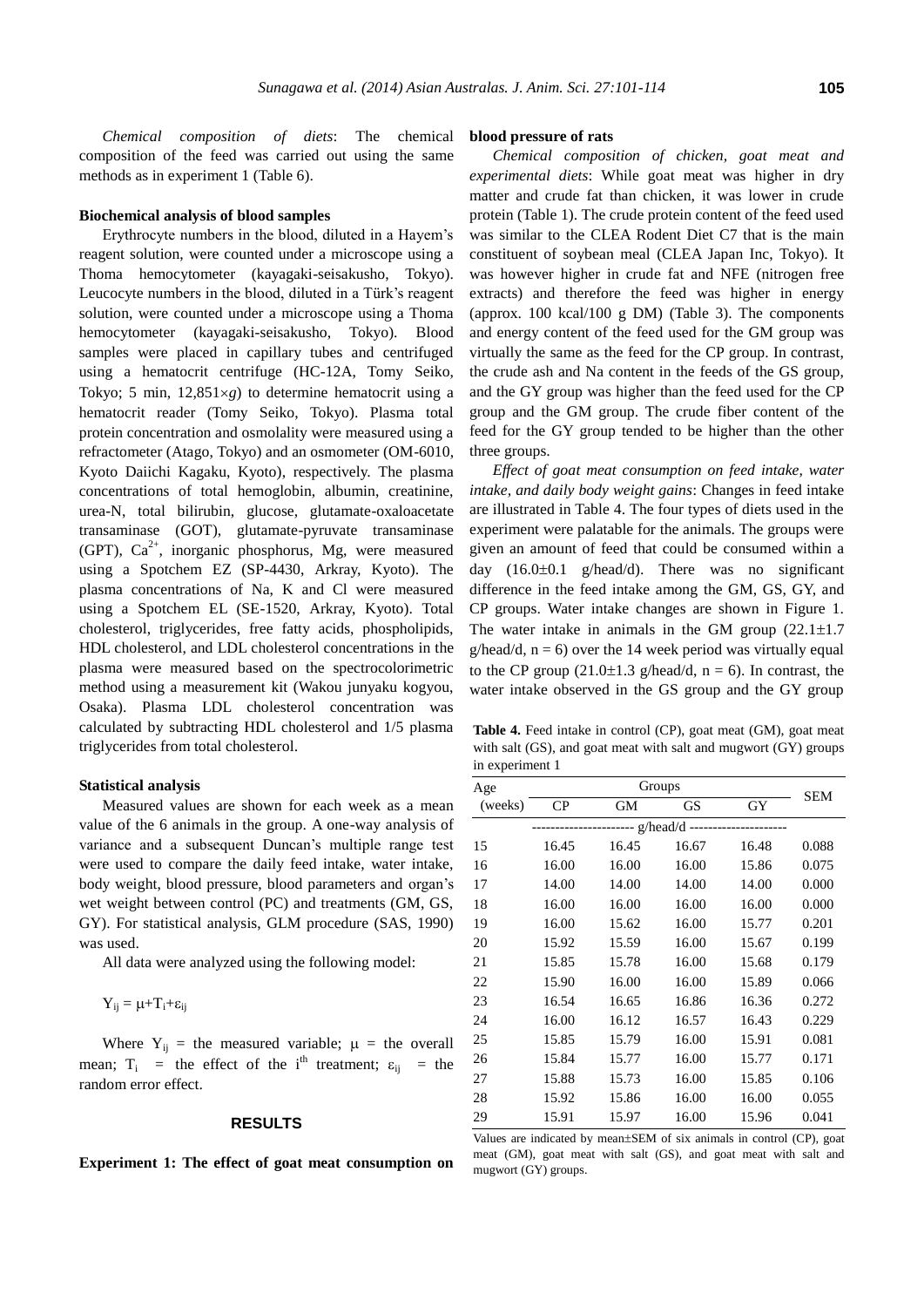

Figure 1. Effects of goat meat consumption on water intake and body weight. Values are indicated by mean±SE of six animals in control (CP), goat meat (GM), goat meat with salt (GS), and goat meat with salt and mugwort (GY) groups. □, ○: Significance from CP group  $(p<0.01)$ .

 $(33.3\pm1.0, 35.6\pm2.3 \text{ g/head/d}, n = 6)$  was significantly higher  $(p<0.01)$  than both the GM group and the CP group  $(21.0\pm1.3 \text{ g/head/d}, n = 6)$ . Changes in body weight are shown in Figure 1. Upon commencement of the experiment, the 15 week old animals were all of a similar weight (CP 316.7 $\pm$ 3.0 g/head, n = 6; GM 316.2 $\pm$ 1.8 g/head, n = 6; GS 301.7 $\pm$ 4.3 g/head, n = 6; GY 302.7 $\pm$ 4.8 g/head, n = 6). Upon conclusion of experiment 1, the weights of the 29 week old animals in the CP  $(427.0\pm7.1 \text{ g/head})$ , GM  $(434.3 \pm 4.6 \text{ g/head})$ , and GS  $(420.5 \pm 5.0 \text{ g/head})$  were all very similar. The weights of the animals in GY however were significantly ( $p<0.01$ ) lighter (395.6 $\pm$ 5.2 g/head). The cumulative body weight gain over the course of the 14 week experiment was similar among the CP group  $(110.3\pm5.4$ g/head/14 weeks,  $n = 6$ ), the GM group  $(118.1\pm3.7$ 

g/head/14 weeks,  $n = 6$ ), and the GS group (118.8 $\pm$ 3.9 g/head /14 weeks,  $n = 6$ ). The cumulative weight gain of the GY group however was significantly lower  $(p<0.01)$  $(92.9\pm0.9 \text{ g/head}/14 \text{ weeks}, n = 6)$  than the CP group.

*Effect of goat meat consumption on heart rate and blood pressure*: Table 5 shows the heart rate. There was no significant difference in the heart rate among the four experimental groups (CP 385.1 $\pm$ 8.1 beats/min, n = 6; GM group  $377.2 \pm 10.7$  beats/min, n = 6; GS group  $373.9 \pm 9.2$ beats/min,  $n = 6$ , and GY group 367.0±8.8 beats/min,  $n = 6$ ). Figure 2 shows systolic blood pressure and diastolic blood pressure. In the GS group and GY group, from age 20 weeks to 29 weeks, salt content in the feed was increased from 3% to 4%. The systolic blood pressure of all the animals at 15 weeks of age, when the experiment was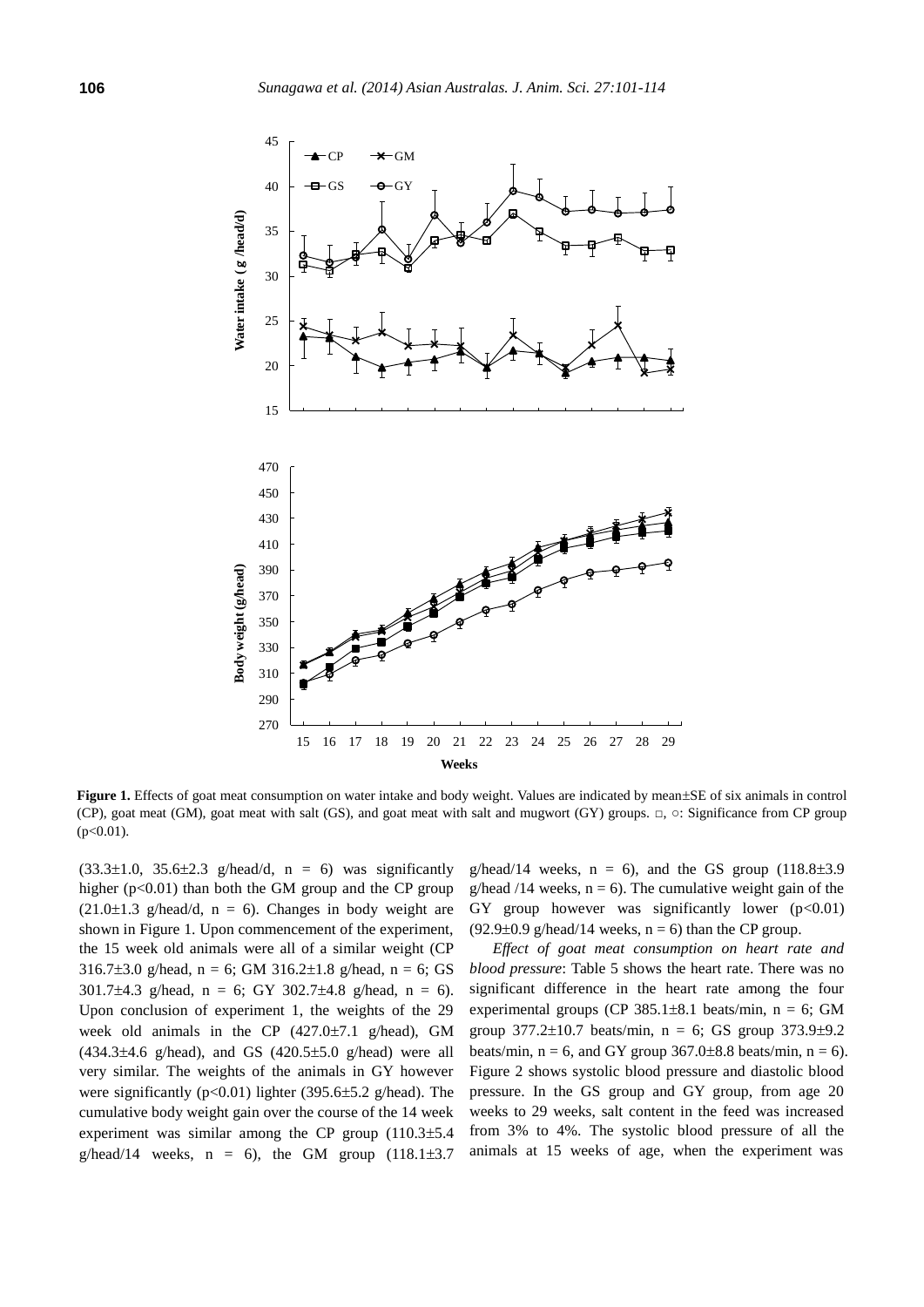| Age (weeks) |                  | Groups     |                  |                  |            |  |  |  |
|-------------|------------------|------------|------------------|------------------|------------|--|--|--|
|             | CP               | GM         | <b>GS</b>        | GY               | <b>SEM</b> |  |  |  |
|             |                  | beats/min  |                  |                  |            |  |  |  |
| 15          | 396              | 390        | 389              | 384              | 10.7       |  |  |  |
| 16          | 396              | 404        | 390              | 382              | 8.9        |  |  |  |
| 17          | 390              | 378        | 392              | 371              | 10.1       |  |  |  |
| 18          | 385              | 371        | 369              | 367              | 9.4        |  |  |  |
| 19          | 386              | 383        | 367              | 367              | 9.5        |  |  |  |
| $20\,$      | 395              | 383        | 380              | 377              | 9.5        |  |  |  |
| 21          | 391 <sup>a</sup> | $377^{ab}$ | 363 <sup>b</sup> | 359 <sup>b</sup> | 6.0        |  |  |  |
| 22          | 383              | 378        | 370              | 372              | 9.3        |  |  |  |
| $23\,$      | 399              | 358        | 373              | 367              | 9.7        |  |  |  |
| 24          | 375              | 363        | 358              | 352              | 9.2        |  |  |  |
| 25          | 372              | 378        | 372              | 366              | $7.5$      |  |  |  |
| 26          | 379              | 362        | 365              | 363              | 8.1        |  |  |  |
| $27\,$      | 375              | 374        | 376              | 361              | 9.2        |  |  |  |
| 28          | 375              | 373        | 368              | 362              | 7.4        |  |  |  |
| 29          | 380              | 381        | 377              | 350              | 11.1       |  |  |  |

**Table 5.** Heart rate in control (CP), goat meat (GM), goat meat with salt (GS), and goat meat with salt and mugwort (GY) groups in experiment 1

Values are indicated by mean±SEM of six animals in control (CP), goat meat (GM), goat meat with salt (GS), and goat meat with salt and mugwort (GY) groups.

a,b Means in the same row bearing different superscripts are significantly different ( $p<0.01$ ).



Figure 2. Effects of goat meat consumption on systolic blood pressure and diastolic blood pressure. Values are indicated by mean±SE of six animals in control (CP), goat meat (GM), goat meat with salt (GS), and goat meat with salt and mugwort (GY) groups. □, ○: Significance from CP group  $(p<0.01)$ .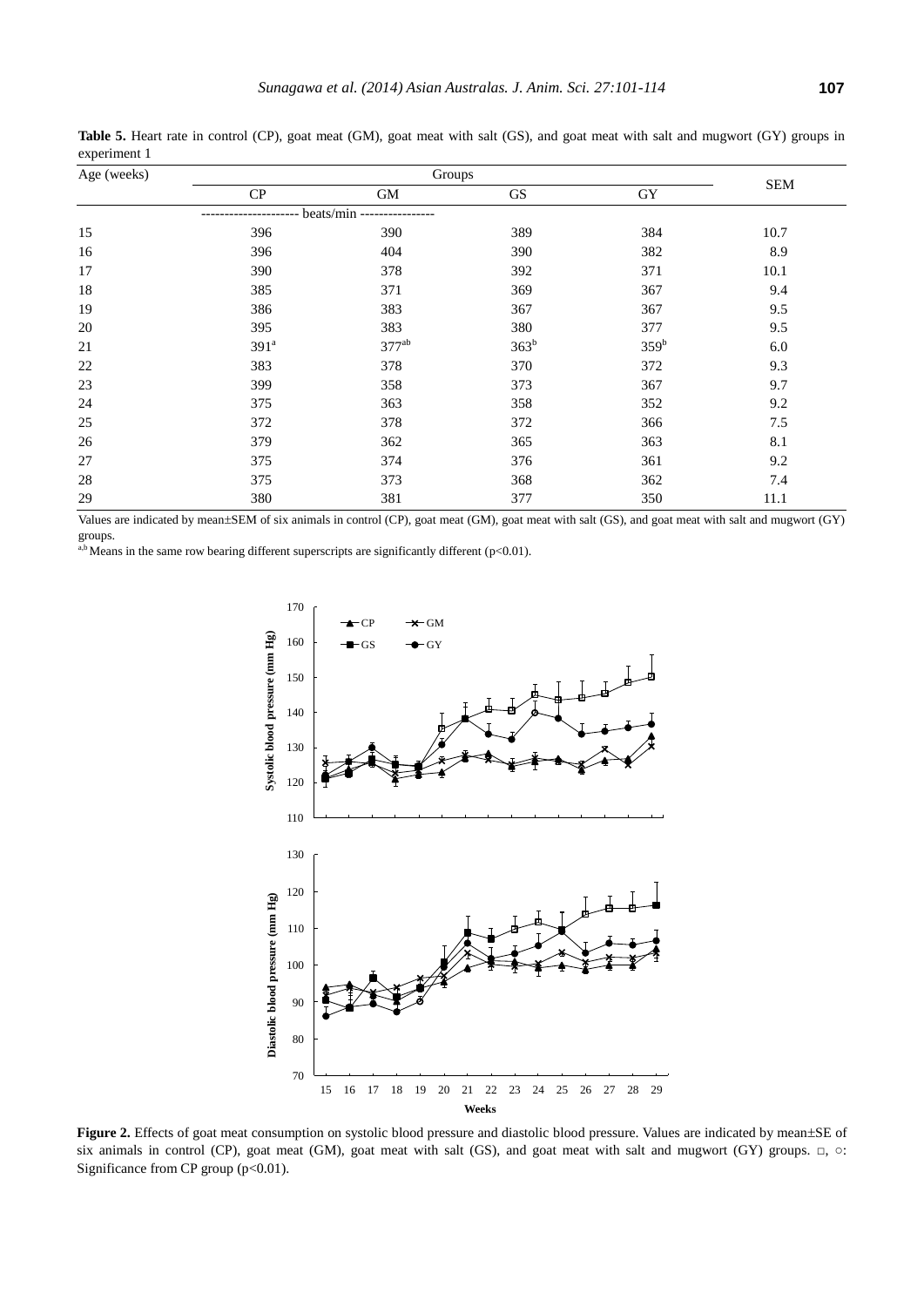begun, was  $121.3 \pm 2.6$  (CP group),  $125.7 \pm 2.1$  (GM group), 121.2 $\pm$ 2.3 (GS group), and 122.2 $\pm$ 2.6 mm Hg (GY group). Systolic blood pressure in the animals of the GM group  $(126.2\pm1.6)$  over the 14 week experiment was similar to the  $CP$  group (125.4 $\pm$ 2.0). In contrast, systolic blood pressure in the GS and GY groups increased after the animals reached 20 weeks of age. Compared to the CP group  $(127.0\pm1.9 \text{ mm Hg})$  and the GM group  $(126.8\pm1.5 \text{ mm Hg})$ , the systolic blood pressure of the GS group  $(144.9\pm1.5 \text{ mm})$ Hg) was significantly higher ( $p<0.01$ ) after 20 weeks of age. The systolic blood pressure of the GY group  $(135.7\pm3.1)$ mm Hg) tended to be higher than the CP and GM groups after 22 weeks of age. When compared to the GS group, the systolic blood pressure of the GY group tended to be lower after 22 weeks of age. The diastolic blood pressure of all the animals at 15 weeks of age, when the experiment was begun, was  $94.0 \pm 2.6$  (CP group),  $91.8 \pm 2.5$  (GM group),  $90.5\pm1.7$  (GS group),  $86.2\pm1.7$  mm Hg (GY group). The diastolic blood pressure of the animals in all the groups increased after 19 weeks of age. The diastolic blood pressure of the animals in the GM group  $(98.8\pm2.3 \text{ mm Hg})$ 

**Table 6.** Ingredients and chemical composition of experimental diets fed to animals in control (CP), goat meat (GM), goat meat with salt (GS), and goat meat with salt and mugwort (GY) groups in experiment 2

| Ingredients                                    |       |       |       |       |
|------------------------------------------------|-------|-------|-------|-------|
| $(g/100 g DM$ diet)                            | CP    | GM    | GS    | GY    |
| Cornstarch                                     | 41.7  | 41.6  | 41.6  | 40.6  |
| Chicken                                        | 20.0  | 0.0   | 0.0   | 0.0   |
| Goat meat                                      | 0.0   | 20.0  | 20.0  | 20.0  |
| Casein                                         | 0.7   | 5.1   | 5.1   | 2.0   |
| Dextrin                                        | 13.2  | 13.2  | 13.2  | 13.2  |
| Sucrose                                        | 10.0  | 10.0  | 10.0  | 10.0  |
| Lard                                           | 4.4   | 0.0   | 0.0   | 0.0   |
| Fiber                                          | 5.0   | 5.0   | 5.0   | 4.1   |
| Mugwort                                        | 0.0   | 0.0   | 0.0   | 5.0   |
| Mineral mix <sup>a</sup>                       | 3.5   | 3.5   | 3.5   | 3.5   |
| Vitamin mix <sup>b</sup><br>(choline chloride) | 1.3   | 1.3   | 1.3   | 1.3   |
| Sodium chloride                                | 0.3   | 0.3   | 0.3   | 0.3   |
| Total                                          | 100.0 | 100.0 | 100.0 | 100.0 |
| Chemical composition (% of DM)                 |       |       |       |       |
| Dry matter                                     | 91.0  | 91.7  | 91.7  | 90.8  |
| Crude protein                                  | 17.8  | 15.5  | 15.5  | 15.6  |
| Ether extract                                  | 4.9   | 6.0   | 6.0   | 6.9   |
| Crude fiber                                    | 3.5   | 3.5   | 3.5   | 3.8   |
| Ash                                            | 3.6   | 3.4   | 3.4   | 4.0   |
| Nnitrogen free extract                         | 70.2  | 71.6  | 71.6  | 69.8  |
| Na $(mg/100 g DM)$                             | 0.38  | 0.43  | 0.43  | 0.51  |
| $K$ (mg/100 g DM)                              | 0.90  | 0.73  | 0.73  | 1.09  |
| GE (kcal/100 g $DM$ ) <sup>a</sup>             | 468.7 | 467.3 | 467.3 | 475.9 |

 $a$  GE = Gross energy.

over the duration of the 14 week experiment was virtually the same as the CP group  $(97.6\pm2.3 \text{ mm Hg})$ . In contrast, after 23 weeks of age, the diastolic blood pressure of the GS group  $(113.2\pm3.2 \text{ mm Hg})$ , when compared to the CP group  $(100.5\pm1.9 \text{ mm Hg})$  and the GM group  $(101.7\pm1.7 \text{ mm Hg})$ , was either significantly higher or showed a tendency to be higher. The diastolic blood pressure of the GM group  $(105.6\pm2.7 \text{ mm Hg})$  after 23 weeks of age tended to be higher than the CP group and the GM group. The diastolic blood pressure of the GY group tended to be lower than the GS group after 22 weeks of age.

## **Experiment 2: The effects on blood pressure of a reduction of salt in diet**

*Chemical composition of diet*: In experiment 2, the salt content in the feed of the GS and GY groups used in experiment 1 (at 29 weeks of age) was reduced from 4% to 0.3% (Table 6). The result was that the crude ash and sodium content in the GS and GY groups fell from 6.36%, 6.98%, 1.79%, 2.31% in experiment 1, to 3.40%, 3.96%, 0.43%, 0.51% in experiment 2 (Tables 3 and 6). Because the crude fat and NFE content in the feed for the GS group and the GY group was high compared to experiment 1, the amount of energy contained in the feed also tended to be high in experiment.

*Effect of salt reduction on feed intake, water intake, and daily body weight gains*: Feed intake between 29 and 33 weeks of age in the animals in the GS group and the GY group was virtually the same as the CP group and GM group (Table 7). By contrast, water intake in the GS and GY groups at 29 weeks of age was significantly  $(p<0.05)$  higher that the CP and GM groups. However, after 30 weeks of age water intake in the GS and GY groups fell to levels observed in the CP and GM groups due to a reduction in the amount of salt in the feed (Figure 3). While body weight of the animals each week among the animals in the GS group was similar to the animals in the CP and GM groups, the animals in the GY group were significantly lighter  $(p<0.01)$ . Body weight in all the groups increased with age (Figure 3).

*Effect of salt reduction on heart rate and blood* 

Table 7. Feed intake in control (CP), goat meat (GM), goat meat with salt (GS), and goat meat with salt and mugwort (GY) groups in experiment 2

| Age     |          | Groups |       |       |       |  |  |
|---------|----------|--------|-------|-------|-------|--|--|
| (weeks) | CP       | GМ     | GS    | GY    | SEM   |  |  |
|         | g/head/d |        |       |       |       |  |  |
| 29      | 15.91    | 15.97  | 16.00 | 15.96 | 0.041 |  |  |
| 30      | 16.00    | 16.00  | 16.00 | 15.87 | 0.067 |  |  |
| 31      | 15.98    | 15.86  | 16.00 | 15.93 | 0.075 |  |  |
| 32      | 15.38    | 15.38  | 15.96 | 15.74 | 0.292 |  |  |
| 33      | 15.78    | 15.63  | 15.81 | 15.81 | 0.165 |  |  |

Values are indicated by mean±SEM of six animals.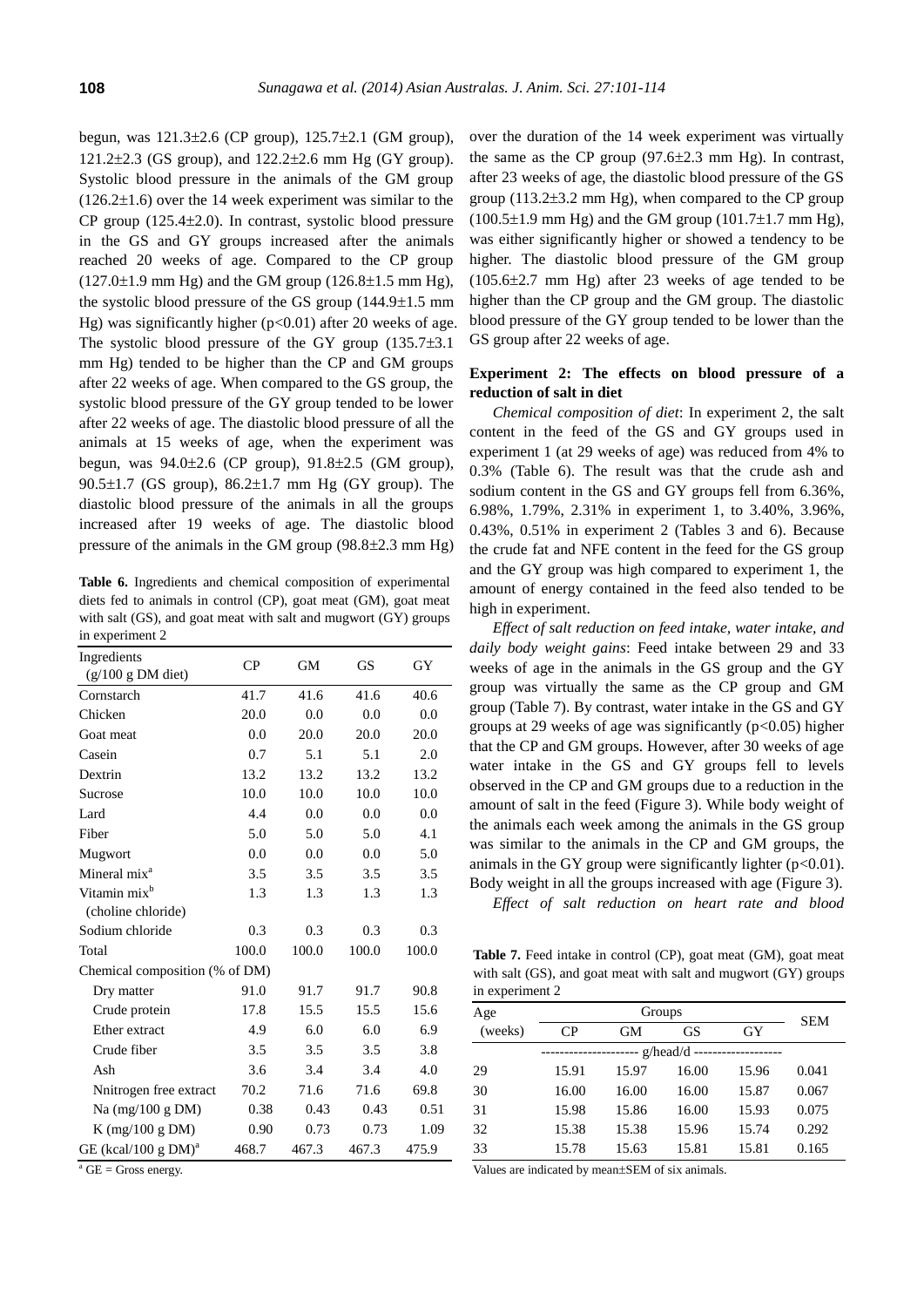

Figure 3. Effects of reduced-salt goat meat consumption on water intake and body weight. Values are indicated by mean±SE of six animals in control (CP), goat meat (GM), goat meat with salt (GS), and goat meat with salt and mugwort (GY) groups. □, ○: Significance from CP group (p<0.01).

*pressure*: Heart rate of the animals in the GS and GY groups was virtually the same as the animals in the CP and GM groups (Table 8). Systolic blood pressure at 29 weeks of age in the GS group was significantly higher  $(p<0.01)$  than the CP group and GM group. After 30 weeks of age however, the salt content in the feed was reduced from 4% to 0.3% which caused the systolic blood pressure of the GS group  $(132.0\pm3.8 \text{ mm Hg})$  and GY group  $(129.4\pm2.8 \text{ mm Hg})$  to

**Table 8.** Heart rate in control (CP), goat meat (GM), goat meat with salt (GS), and goat meat with salt and mugwort (GY) groups in experiment 2

| Age     | Groups |     |           |     | SEM  |
|---------|--------|-----|-----------|-----|------|
| (weeks) | CР     | GМ  | <b>GS</b> | GY  |      |
|         |        |     | beats/min |     |      |
| 29      | 380    | 381 | 377       | 350 | 11.1 |
| 30      | 371    | 362 | 379       | 365 | 7.2  |
| 31      | 385    | 368 | 372       | 360 | 6.8  |
| 32      | 379    | 374 | 365       | 366 | 7.1  |
| 33      | 379    | 375 | 368       | 360 | 6.1  |

Values are indicated by mean±SEM of six animals.

fall to levels virtually the same as the CP group  $(127.5\pm1.0$ mm Hg) and GM group  $(126.4 \pm 1.4 \text{ mm Hg})$  (Figure 4). The diastolic blood pressure of the GS group at 29 weeks of age (experiment 1) tended to be higher than the other three groups. However, this trend disappeared after 30 weeks of age and similar diastolic blood pressure was observed in all groups (CP group  $101.7 \pm 1.5$ , GM group  $102.0 \pm 1.0$ , GS group  $106.1 \pm 2.4$ , GY group  $103.7 \pm 2.7$  mm Hg)(Figure 4).

*Effect of goat meat consumption on blood parameters*: Upon completion of the experiment at 33 weeks of age, hematocrit, erythrocyte count, and hemoglobin concentration of the animals in the GM, GS, and GY groups were similar to the animals in the CP group. However, the leucocyte count of the animals in the GY group was significantly higher (p<0.01) than the CP, GM, and GS groups (Table 10).

Compared to the CP group, total bilirubin level, GOT and GPT activity, all indicators of hepatic dysfunction, were significantly lower ( $p<0.01$ ) in the GM, GS, and GY groups (Table 11). While the level of plasma albumin concentration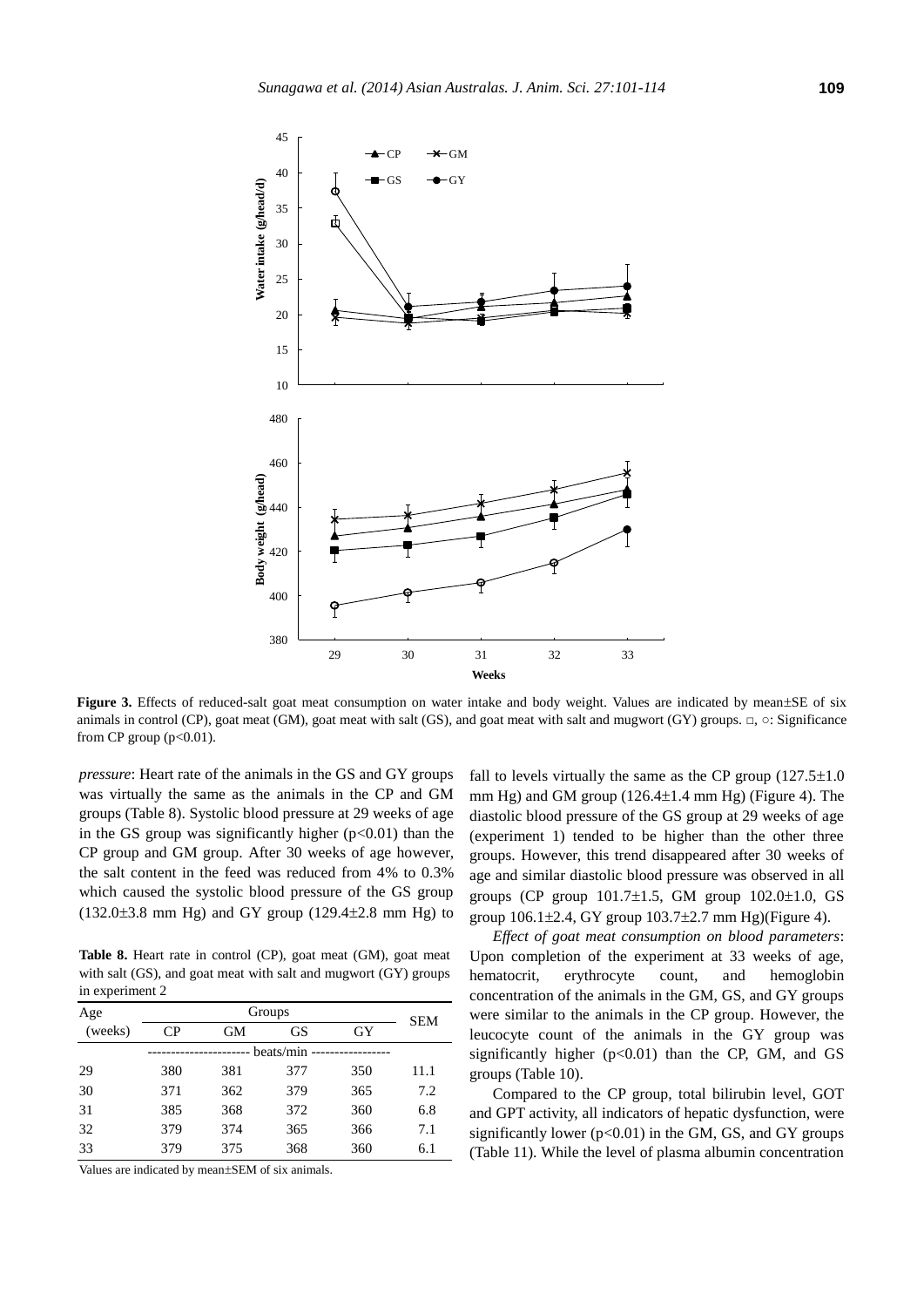

**Figure 4.** Effects of reduced-salt goat meat consumption on systolic blood pressure and diastolic blood pressure. Values are indicated by mean±SE of six animals in control (CP), goat meat (GM), goat meat with salt (GS), and goat meat with salt and mugwort (GY) groups. □: Significance from CP group (p<0.01).

in the GM group was significantly lower  $(p<0.01)$  than the CP group, it was similar to concentrations in the GS and GY groups. Plasma concentrations of triglycerides and LDL cholesterol in the 3 treatment groups were similar to the CP group. However, plasma concentrations of HDL cholesterol and phospholipids in the GY group were significantly higher  $(p<0.01)$  than the other groups.

Plasma creatinine concentration, an indicator of renal dysfunction, was lower in the GM and GY groups when compared to the CP group but similar to the control in the GY group (Table 12). Plasma urea nitrogen concentration in all three treatment groups was similar to the CP group. The plasma osmolality of the three treatment groups was significantly lower ( $p<0.01$ ) or tended to be lower than the CP group. While the plasma inorganic phosphorus concentration in the GM group was significantly lower  $(p<0.01)$  than the CP group, the concentration in the GS and GY groups was virtually the same as the CP group. Plasma magnesium concentration in all three treatment groups was significantly lower  $(p<0.01)$  than the CP group.

*Post experiment necropsy and internal organ's weight*: The body weight of the animals in the GY group tended to be lower than the other three groups upon conclusion of the experiment at 33 weeks of age (Figure 3). The spleen weight of the animals in the GY group was significantly lighter  $(p<0.01)$  than the animals in the other groups (Table 9). There was no significant difference in the weight of any of the other internal organs of the animals from the three treatments when compared to the CP group. After macroscopic observation the organs from all the groups were determined to be normal.

# **DISCUSSION**

The results of this experiment indicate that, as in the case of chicken consumption, there was no change in the blood pressure of rats that were fed daily on goat meat (34.8 g fresh meat/kg BW, 11.3 g dry matter/kg BW) over a period of three and a half months. The results also show that the consumption of high amounts of salt used in the goat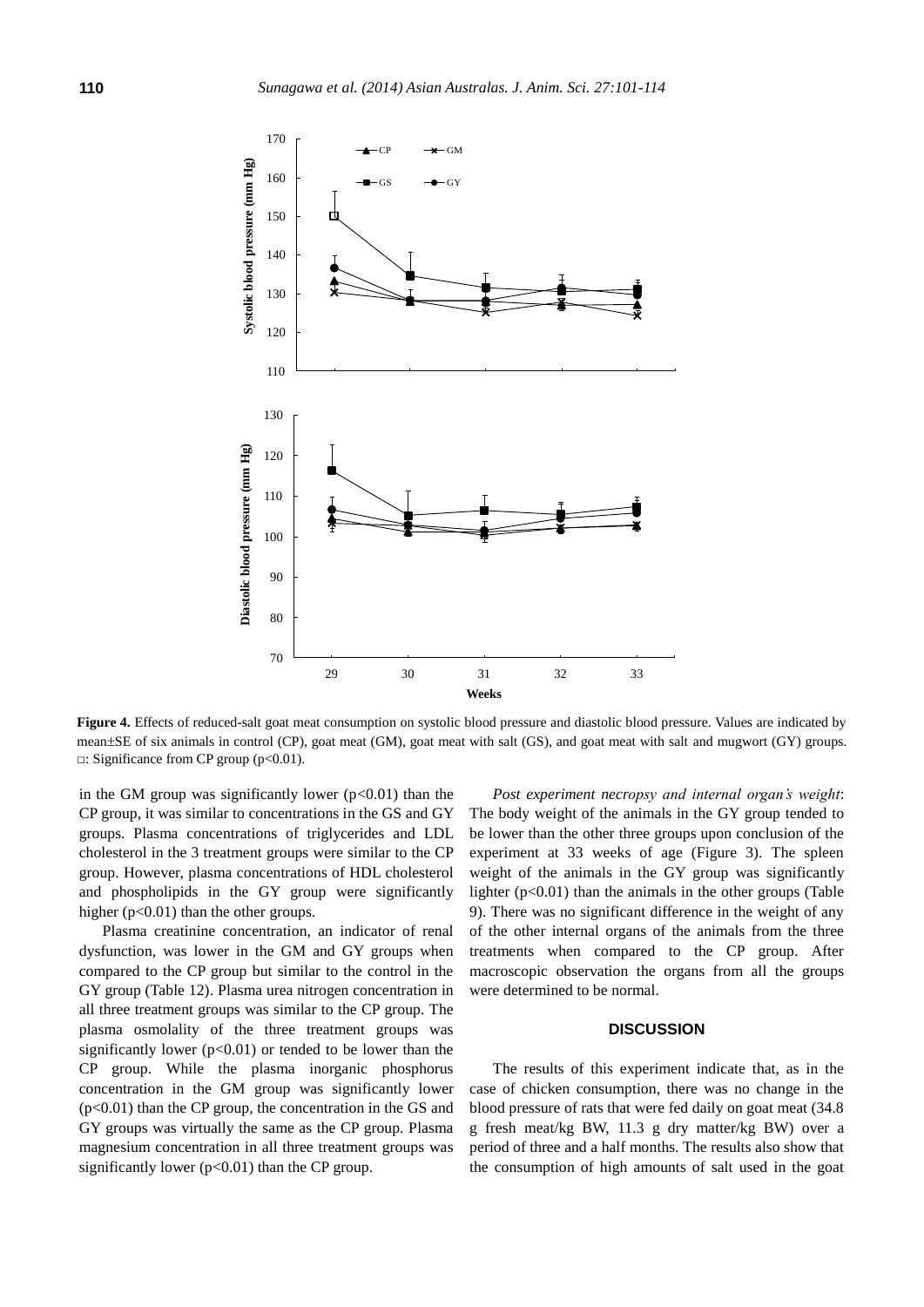Table 9. Organ's weight after the completion of experiment 2 in control (CP), goat meat (GM), goat meat with salt (GS), and goat meat with salt and mugwort (GY) groups

| Organs (g)       | CP            | <b>GM</b>     | GS            | GY             | <b>SEM</b> |
|------------------|---------------|---------------|---------------|----------------|------------|
| Body weight (g)  | 450.18        | 454.70        | 438.14        | 420.42         | 5.516      |
| <b>Brain</b>     | 1.78          | 1.84          | 1.89          | 1.90           | 0.038      |
|                  | $(0.40^a)$    | $(0.40^{ab})$ | $(0.43^{ab})$ | $(0.45^b)$     | (0.012)    |
| Heart            | 1.30          | 1.37          | 1.31          | 1.36           | 0.039      |
|                  | (0.29)        | (0.30)        | (0.30)        | (0.32)         | (0.009)    |
| Spleen           | $0.74^{a}$    | $0.72^{ab}$   | $0.70^{ab}$   | $0.64^{\rm b}$ | 0.022      |
|                  | (0.16)        | (0.16)        | (0.16)        | (0.15)         | (0.005)    |
| Liver            | 10.70         | 9.90          | 9.60          | 9.85           | 0.264      |
|                  | (2.38)        | (2.18)        | (2.19)        | (2.34)         | (0.047)    |
| Kidney R         | 1.16          | 1.12          | 1.21          | 1.16           | 0.030      |
|                  | $(0.26^{ab})$ | $(0.25^b)$    | $(0.28^a)$    | $(0.28^a)$     | (0.005)    |
| Kidney L         | 1.19          | 1.16          | 1.18          | 1.15           | 0.035      |
|                  | (0.26)        | (0.25)        | (0.27)        | (0.27)         | (0.007)    |
| Adrenal glands R | 0.022         | 0.023         | 0.020         | 0.022          | 0.003      |
|                  | (0.005)       | (0.005)       | (0.005)       | (0.005)        | (0.001)    |
| Adrenal glands L | 0.023         | 0.019         | 0.021         | 0.022          | 0.002      |
|                  | (0.005)       | (0.005)       | (0.005)       | (0.005)        | (0.000)    |
| Testis R         | 1.87          | 1.88          | 1.98          | 1.93           | 0.061      |
|                  | (0.42)        | (0.41)        | (0.45)        | (0.46)         | (0.013)    |
| Testis L         | 1.88          | 1.90          | 1.89          | 1.94           | 0.038      |
|                  | $(0.42^a)$    | $(0.42^a)$    | $(0.43^{ab})$ | $(0.46^b)$     | (0.009)    |

Values in parentheses indicate relative weight of organs (g/100 g BW).

 $a,b$  Means in the same row bearing different superscripts are significantly different (p<0.01).

meat soup as seasoning increases blood pressure. This increase however is suppressed by adding mugwort to the soup.

#### **Hypertension**

Blood pressure increases even if cardiac output or total peripheral vascular resistance is increased (West, 1990). The factors causing increases in cardiac output are an increase in cardiac function and an increase in extracellular fluid volume. Total peripheral vascular resistance increase is caused by arteriolar vasoconstriction and arteriosclerosis. Essential hypertension in humans can be classified into 4 areas; high renin hypertension, senile hypertension, salt sensitive hypertension, and obesity-related hypertension (Kaplan and Victor, 2010). It has been reported that

approximately half of all patients suffering from high blood pressure fall into the salt sensitive hypertension category (Kaplan and Victor, 2010). In the present experiment, systolic blood pressure of animals in GS group and GY group was significantly higher  $(p<0.01)$  than the CP group and GM group (Figure 2). It is thought that this is due to increased salt consumption in these two groups.

#### **Effect of goat meat consumption on blood pressure**

The animals used in the experiment were subjected to a 10 week trial period whereby they were handled daily and their blood pressure was tested in order to familiarize them with the process before the experiment was begun. Heart rate was also measured at the same time as blood pressure measurements were taken.

Table 10. Blood components after the completion of experiment 2 in control (CP), goat meat (GM), goat meat with salt (GS), and goat meat with salt and mugwort (GY) groups

| Blood components                                    |                 | <b>SEM</b>      |                 |           |       |
|-----------------------------------------------------|-----------------|-----------------|-----------------|-----------|-------|
|                                                     | CР              | GМ              | GS              | GY        |       |
| Hematocrit (%)                                      | 45.42           | 43.92           | 43.90           | 43.67     | 1.043 |
| Leucocyte (/blood $mm3$ )                           | $4,433^{\circ}$ | $4,833^{\circ}$ | $5,240^{\circ}$ | $7,267^b$ | 447.9 |
| Erythrocyte $(\times 10^4$ /blood mm <sup>3</sup> ) | 847             | 760             | 786             | 873       | 33.3  |
| Hemoglobin $(g/dL)$                                 | 12.6            | 12.2            | 12.2            | 12.7      | 0.37  |

Values are indicated by mean±SEM of six animals.

 $a,b$  Means in the same row bearing different superscripts are significantly different (p<0.01).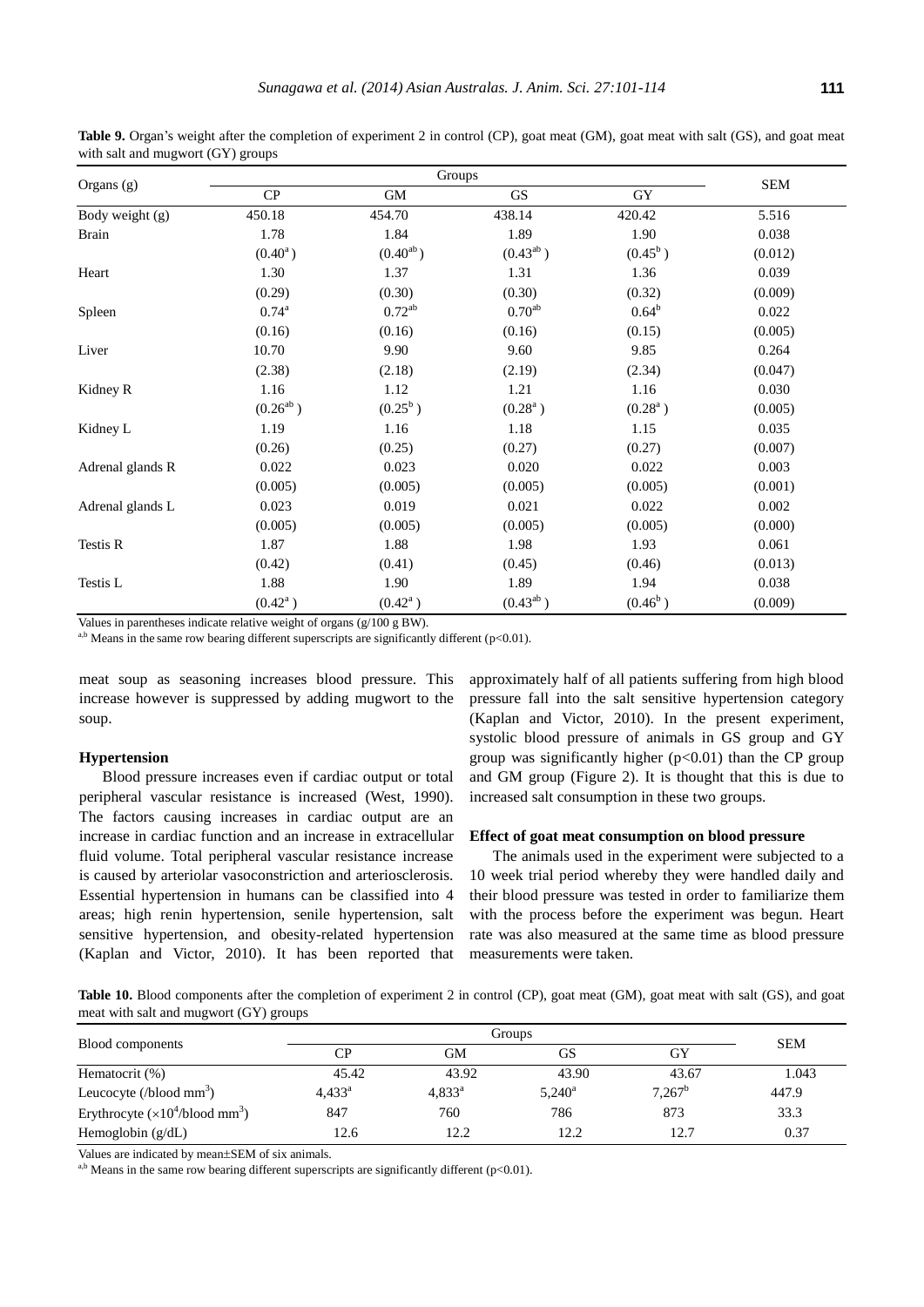|                              |                 | <b>SEM</b>         |                     |                    |         |
|------------------------------|-----------------|--------------------|---------------------|--------------------|---------|
| Plasma component             | CP              | <b>GM</b>          | <b>GS</b>           | <b>GY</b>          |         |
| Total protein $(g/dL)$       | 5.90            | 5.67               | 5.80                | 5.70               | 0.139   |
| Albumin $(g/dL)$             | $3.42^{\rm a}$  | $2.32^{b}$         | $3.20^{\rm a}$      | $3.35^{\rm a}$     | 0.112   |
| Total bilirubin (mg/dL)      | $0.62^{\rm a}$  | $0.23^{b}$         | $0.26^{\rm b}$      | $0.38^{b}$         | 0.042   |
| Glucose $(mg/dL)$            | 121.17          | 97.50              | 118.25              | 124.67             | 6.034   |
| GOT (IU/L)                   | $74.75^{\circ}$ | $23.33^{b}$        | $24.50^{b}$         | $35.17^{b}$        | 2.897   |
| GPT (IU/L)                   | $25.25^{\rm a}$ | 10.00 <sup>b</sup> | 10.00 <sup>b</sup>  | 12.00 <sup>b</sup> | 1.140   |
| Total cholesterol (mg/dL)    | 55.92           | 43.91              | 45.22               | 58.31              | 4.108   |
| HDL-cholesterol (mg/dL)      | $25.97^{ab}$    | $19.83^{\text{a}}$ | 23.58 <sup>ab</sup> | $29.98^{b}$        | 1.816   |
| $LDL$ -cholesterol (mg/dL)   | 8.81            | 6.39               | 4.57                | 11.28              | 3.691   |
| Free fatty acid $(\mu Eq/L)$ | 1,351.09        | 1,397.82           | 1,124.41            | 827.62             | 216.232 |
| Phosphatide (mg/dL)          | $75.50^{\rm a}$ | $58.29^{a}$        | $73.74^{\rm a}$     | $95.76^b$          | 4.206   |
| Triglyceride (mg/dL)         | 105.72          | 88.45              | 85.36               | 85.27              | 9.354   |

Table 11. Plasma components after the completion of experiment 2 in control (CP), goat meat (GM), goat meat with salt (GS), and goat meat with salt and mugwort (GY) groups

Values are indicated by mean±SEM of six animals.

<sup>a,b</sup> Means in the same row bearing different superscripts are significantly different ( $p<0.01$ ).

The heart rates of all the animals in the groups in experiment  $1$  (375.9 $\pm$ 4.8 beats/min) were lower than the average for Dahl/Iwai rats  $(464.2 \pm 19.8 \text{ beats/min})$  based on measurements provided by Nippon SLC (Hamamatsu, Japan) (Ideishi et al., 1994). The lower heart rates indicate lower sympathetic function activity levels due to the animals' familiarity with experimental manipulation. In experiment 1, the animals in the CP group consumed  $45.9\pm0.4$  g fresh chicken meat/d/kg BW  $(11.3\pm0.1)$  g DM/d/kg BW) for a 14 week period. In contrast, the animals in the GM, GS, and GY groups consumed 34.8 g fresh goat meat/kg BW (11.3 g dry matter/kg BW) (Tables 2, 3, and 4). The animals in the GM group had a systolic blood pressure of  $126.2 \pm 1.6$  mm Hg and a diastolic blood pressure of  $98.8 \pm 2.4$  mm Hg. This was similar to the CP group animals' systolic  $(125.4 \pm 2.0 \text{ mm} \text{ Hg})$  and diastolic  $(97.6\pm2.3 \text{ mm Hg})$  blood pressure (Figure 2). This shows that extended periods of chicken or goat meat consumption

do not increase blood pressure. The animals in the GM group of this experiment had markedly lower systolic blood pressure than Dahl/Iwai rats that consumed feed containing 0.2% NaCl (F2 food: Funabashi Farm, Funabashi, Japan) (approximately 140 mm Hg) (Iwasa et al., 2000). The contributing factor to these lower measurements is thought to be the rats' familiarization of the blood pressure measurement process in this experiment. Goat meat contains high levels of taurine (Nagamine et al., 2013). It was reported that taurine is an effective antihypertensive agent for salt-induced hypertension (Ideishi et al., 1994; Nagamine et al., 2013).

## **Factors related to increased blood pressure in conjunction with the consumption of goat meat dishes**

Salt is used as seasoning in goat meat dishes on the main island of Okinawa (Hirakawa, 2008). In experiment 1, animals in the CP and GM groups consumed feed

**Table 12.** Renal function pertinent details and plasma electrolyte concentration after the completion of experiment 2 in control (CP), goat meat GM), goat meat with salt (GS), and goat meat with salt and mugwort (GY) groups

| Plasma component               | Groups              |               |                   |                      | <b>SEM</b> |
|--------------------------------|---------------------|---------------|-------------------|----------------------|------------|
|                                | CP                  | GМ            | <b>GS</b>         | GY                   |            |
| Creatinine $(mg/dL)$           | $0.85^{\rm a}$      | $0.52^b$      | $0.60^{bc}$       | $0.75$ <sup>ac</sup> | 0.051      |
| Urea nitrogen (mg/dL)          | 16.33               | 15.50         | 17.00             | 14.83                | 0.825      |
| Plasma osmolality (mOsm/L)     | $314.40^a$          | $302.67^{ab}$ | $307.00^{ab}$     | 300.00 <sup>b</sup>  | 2.854      |
| $Na$ (mmol/L)                  | 132.33              | 127.33        | 130.00            | 131.67               | 1.475      |
| $K$ (mmol/L)                   | $7.30^{\rm a}$      | $6.15^{ab}$   | $5.34^{ab}$       | $4.82^{b}$           | 0.458      |
| Cl (mmol/L)                    | 99.83               | 93.00         | 93.20             | 96.00                | 1.781      |
| $Ca$ (mg/dL)                   | 11.18 <sup>a</sup>  | $9.87^{b}$    | $10.82^{ab}$      | $11.23^{\rm a}$      | 0.279      |
| Inorganic phosphorus $(mg/dL)$ | $5.85$ <sup>a</sup> | $3.98^{b}$    | $5.34^{ab}$       | $5.30^{ab}$          | 0.401      |
| $Mg$ (mg/dL)                   | $2.65^{\rm a}$      | $1.68^{b}$    | 1.90 <sup>b</sup> | $2.05^{\rm b}$       | 0.118      |

Values are indicated by mean±SEM of six animals.

a,b Means in the same row bearing different superscripts are significantly different ( $p<0.01$ ).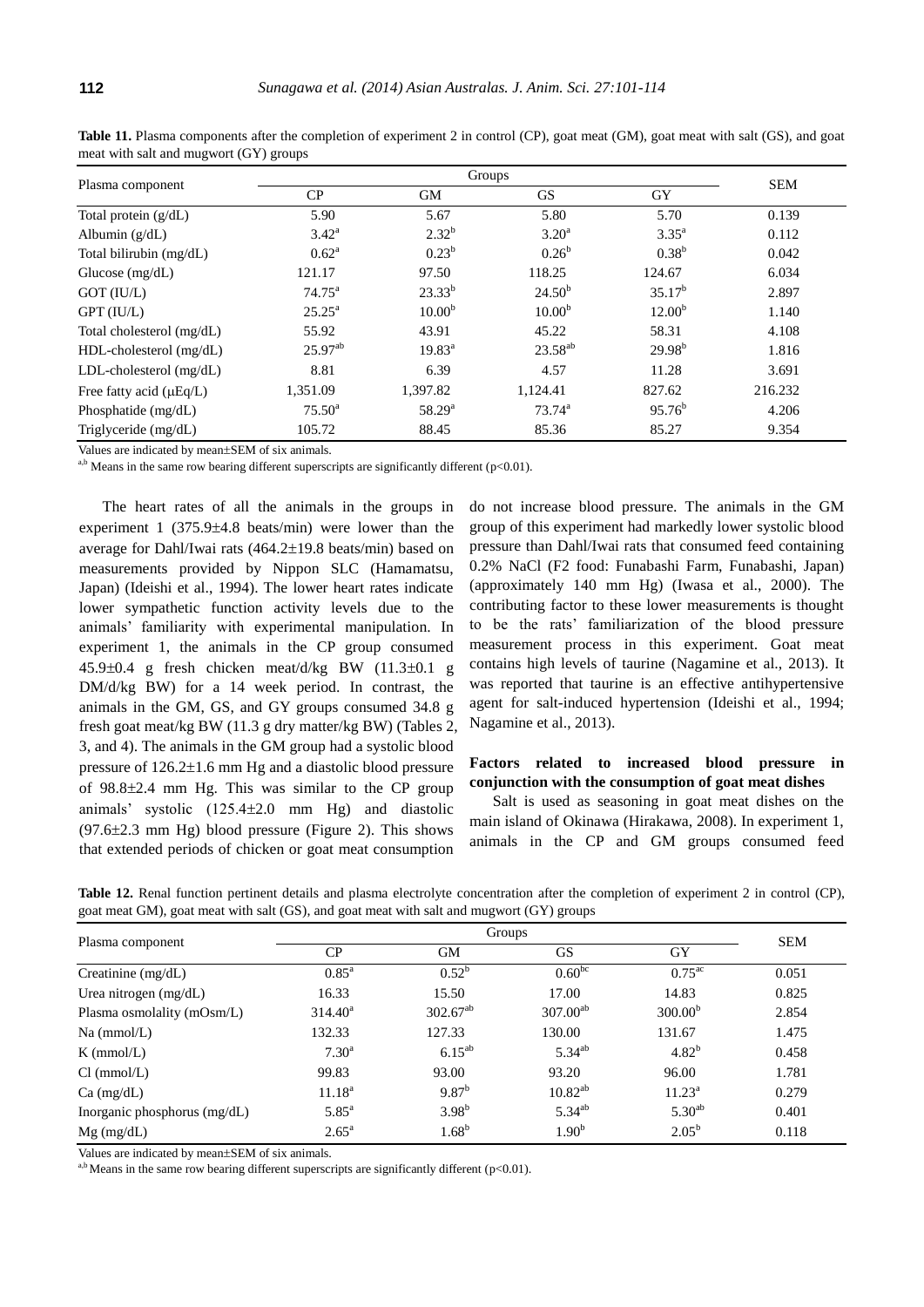containing 0.3% salt content (0.169 g NaCl/d/kg BW) for a 14 week period (15 weeks of age to 29 weeks of age). Experiment 2 saw them consume the same feed for a further 4 weeks (30 weeks of age to 33 weeks of age). The animals in the GS and GY groups were given feed containing 3% salt content (1.689 g NaCl/d/kg BW) between 15 and 19 weeks of age. Between 20 and 29 weeks of age, the salt content in the feed of the GS and GY groups was increased from 3% to 4% (2.252 g NaCl/d/kg BW). The feed given to the GY group contained 5% freeze dried mugwort powder (Tables 2, 3, and 4). The blood pressure of the animals, up until 19 weeks of age, in the GS and GY groups (systolic blood pressure  $124.0\pm 2.3$ ,  $125.6\pm 2.2$  mm Hg, diastolic blood pressure  $92.1 \pm 2.1$ ,  $88.4 \pm 3.1$  mm Hg) was virtually equal to the CP group (systolic blood pressure  $122.8 \pm 3.7$ ,  $93.0\pm2.6$ ). From 20 weeks of age however, blood pressure either increased significantly  $(p<0.01)(GS$  group) or showed a tendency to increase (GY group) (systolic blood pressure  $143.3\pm4.4$ ,  $135.5\pm3.1$  mm Hg, diastolic blood pressure  $110.9 \pm 3.7$ ,  $104.7 \pm 2.6$  mm Hg) (Figure 2). The reason for the increase in blood pressure is a marked increase in circulating plasma volume caused by an increase in plasma osmolality due to the retention of excessive salt in the blood as the animals' urinary sodium excretion capacity was exceeded between 20 and 29 weeks of age.

In experiment 2, when the salt content in feed given to 30 week old rats in the GS and GY groups was reduced from 4% to 0.3%, blood pressure (systolic blood pressure 132.0±3.8, 129.4±2.8 mm Hg, diastolic blood pressure  $106.1\pm2.4$ ,  $103.7\pm2.7$  mm Hg) recorded after 30 weeks of age returned to levels observed in the CP group (systolic blood pressure  $127.5\pm0.5$  mm Hg, diastolic blood pressure  $101.7\pm0.8$  mm Hg) (Figure 4). This result is proof that the increase in blood pressure in the animals of the GS and GY groups was caused by the increase in salt consumption. The 4% salt content used in this experiment was purposely higher than the salt levels (approx. 2.5%) used for seasoning goat soup (Hirakawa, 2008). Watanabe et al. (2007) reported that systolic blood pressure in rats increased when raised on feed containing 2.3% NaCl compared to rats given feed with 0.3% NaCl or Japanese soybean paste. These results indicate that while prolonged consumption of goat meat does not increase blood pressure, the consumption of goat meat dishes seasoned with high amounts of salt (3% to 4%) does increase the blood pressure in hypertensive patients. The systolic blood pressure of animals in the GY group tended to be lower than the GS group. Sugimoto et al. (1998) reported that rutin (flavonoid compound) in mugwort could be a major active component for reducing blood pressure in spontaneously hypertensive rats (SHR). This indicates that the addition of mugwort to goat meat soup suppresses blood pressure

increases (Figure 2).

### **Dieting effects of mugwort**

The feed used in this experiment was formulated based on AIN-93 Purified Diets for Laboratory Rodents (American Institute of Nutrition, 1993). The feed was then palletized for ease of consumption. The feed given to the different groups in this experiment was highly palatable. The animals were given amounts of feed able to be completely consumed in a day. Upon conclusion of experiment 1, the body weight of the 29 week old animals in the GM group  $(434.3 \pm 4.6 \text{ g/head})$ , the GS group  $(420.5\pm5.0)$  g/head) was approximately the same as the CP group  $(427.0 \pm 7.1)$  g/head). The animals in the GY group (395.6 $\pm$ 5.2 g/head) however, were significantly (p<0.01) lighter. It is thought that dieting effect observed was due to the combination of higher crude dietary fiber and lower energy levels in the GY group feed (Sugimoto et al., 1998; Takatera et al., 2009). The water intake of the GS and GY groups over the 14 weeks of the experiment was significantly higher  $(p<0.01)$  than the CP and GM groups. However, in experiment 2, the reduction in salt content in the GS and GY groups' feed caused a decrease in water intake to levels observed in the CP and GM groups (Figure 3). It is thought that the drinking behavior observed in the GS and GY groups was caused by the thirst sensations brought about by increased plasma osmolality due to the increase in the salt content in the feed.

#### **Effect of goat meat consumption on blood parameters**

Upon completion of the experiment at 33 weeks of age, the animals used in the experiments were slaughtered, their blood parameters and organ wet weight was measured, and the carcasses were macroscopically inspected. Plasma creatinine concentration and plasma urea nitrogen concentration, both indicators of renal dysfunction, GOT and GPT activity, indicators of hepatic dysfunction, and total cholesterol, free fatty acid, phospholipid, and triglyceride concentrations which are indicators of nutritional state, were all similar in the GM, GS, and GY groups when compared to the CP group (Tables 11 and 12).

The wet weight of the organs in all three treatment groups was all similar to the CP group. There were no visible signs of abnormality in the organs. This indicates that in animals with reduced renal function, while an increase in feed salt content to 4% caused an increase in blood pressure, this did not result in any irreversible dysfunction to the liver and kidneys. The experiment was begun when the rats were 15 weeks of age. The appetites of the rats were bigger and they were more active than Wister rats being raised at the same time. It is thought that this is why there were no signs of increased peripheral vascular vessel resistance caused by age related senile hypertension.